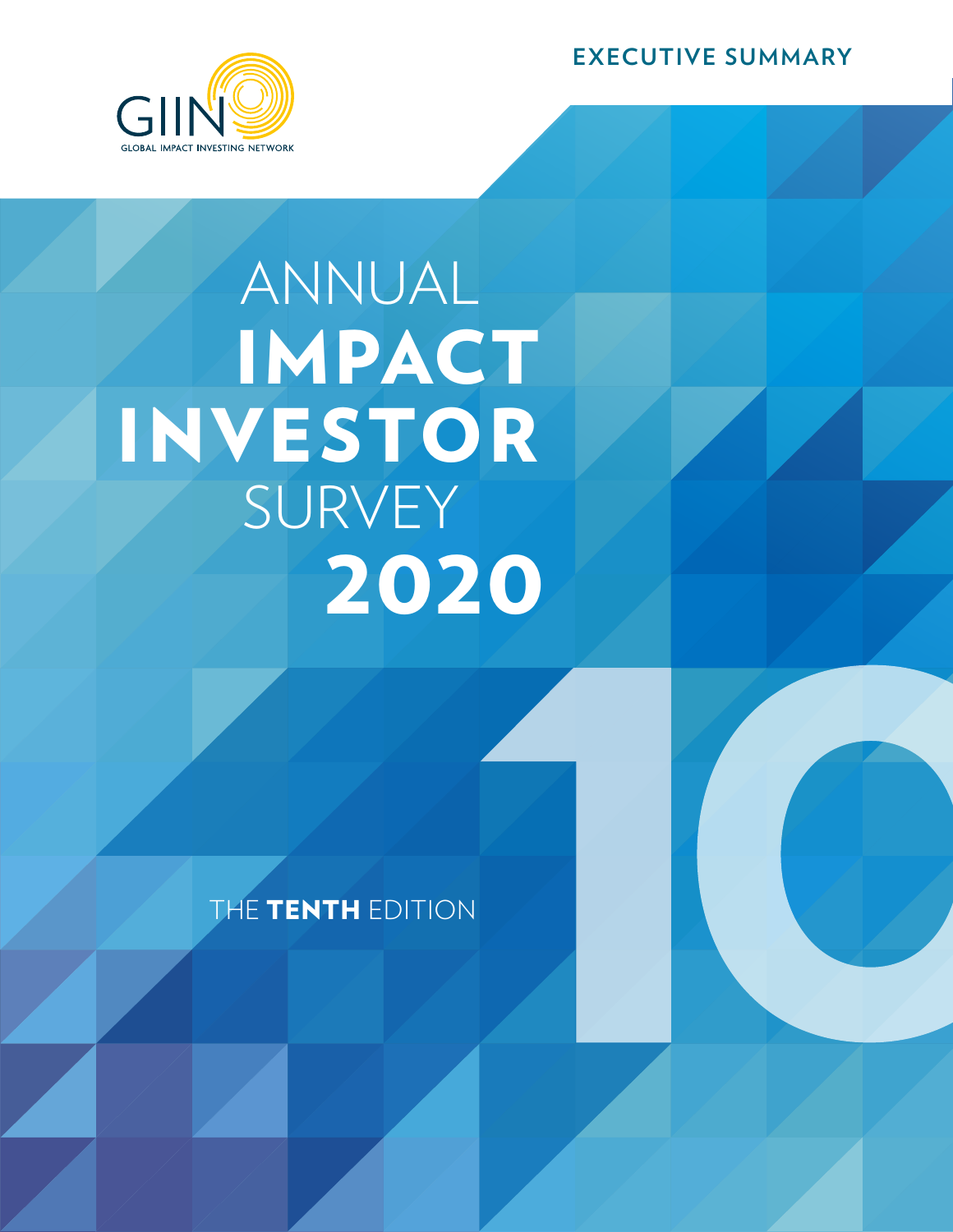### **Authored by the GIIN Research Team**

Dean Hand, Director Hannah Dithrich, Senior Associate Sophia Sunderji, Senior Associate Noshin Nova, Associate



Just 24 members responded to the 2010 report; this year, the survey provides insights from nearly 300 of the world's leading impact investors.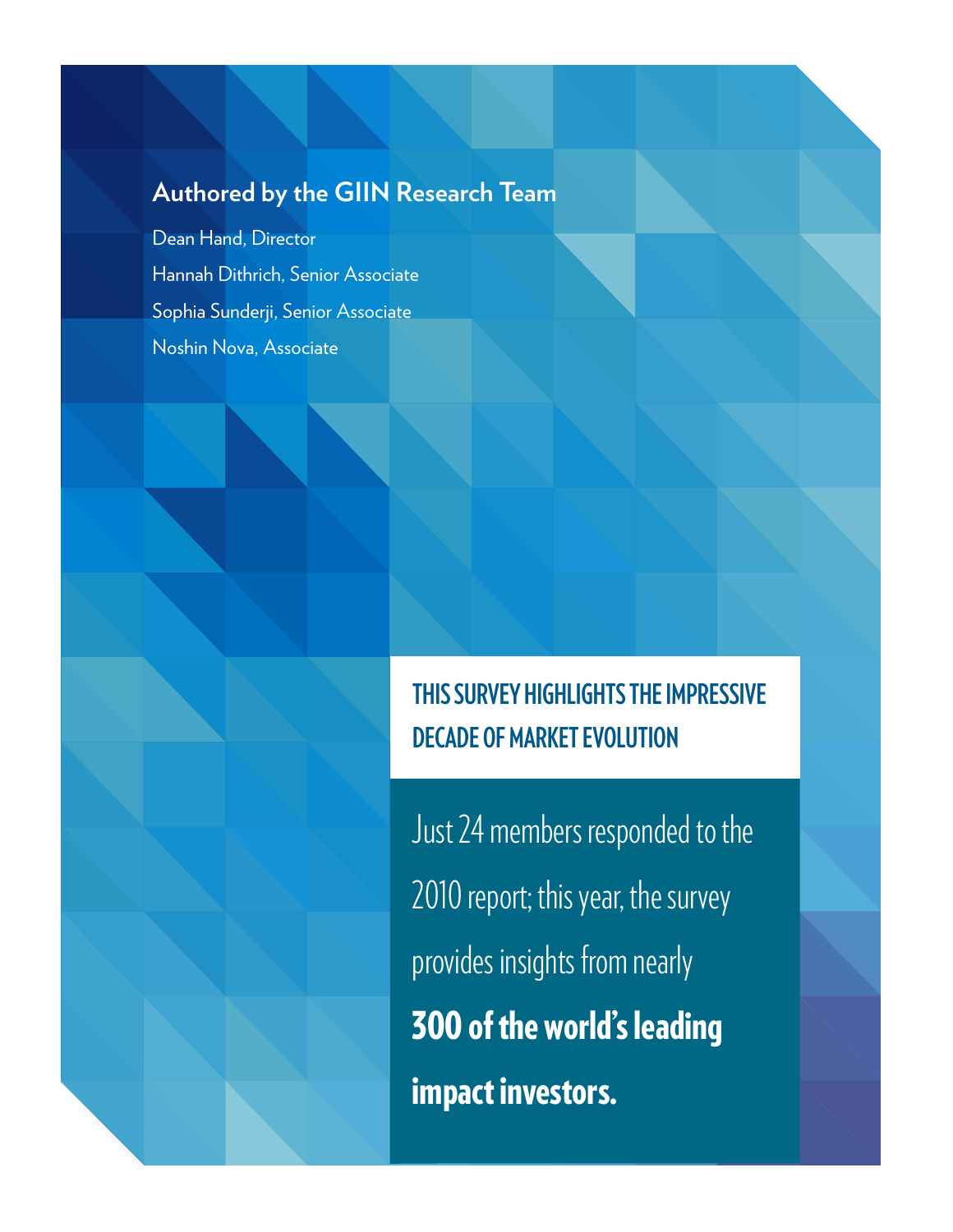## **Letter from the CEO**

#### Dear Reader,

When the GIIN launched its first survey of impact investors in 2010, I could never have imagined where we would be – as a market and as a world – ten years later.

We completed that original survey amid the lingering consequences of the financial crisis and the Great Recession. This year, our team pushed forward with a survey during the global coronavirus pandemic. The virus and its ripple effects are exposing global inequities in unsettling ways, leaving the world's most vulnerable citizens more exposed to new harm.

Sadly, the crisis is highlighting – and even exacerbating – our most troubling global trends.

Even amidst the deadly pandemic, other existential concerns still loom. The climate crisis is growing continually more dire, while the global 'inequality crisis' is threating lives in other ways. This year's fifth anniversary of the adoptions of both the United Nations Sustainable Development Goals and the Paris Climate Accord is marked by insufficient progress. And around the world, we face a crisis of distrust in business and government – the very leaders we need guiding us toward progress.

But if crisis exacerbates our most troubling trends, I am convinced that it can also amplify our most encouraging trends, as well.

The growth and increasing sophistication I have witnessed in the impact investing market over the previous ten years give me solid reason for that hope. Each year, we have consistently seen impact investors doing more of what they do best: leveraging the power of finance to tackle our biggest challenges.

This year's survey highlights that impressive decade of market evolution. Our 2010 report relied on data from just 24 members of the GIIN's Investors' Council. This year, the survey provides insights from our largest number of respondents ever: nearly 300 of the world's leading impact investors, who collectively manage USD 404 billion in impact investment assets.

In their 2020 survey responses, we find encouraging signs of progress sprouting up in fresh ways. The impact investing industry is diverse in geography, asset class, and approach. The market is growing in both depth and sophistication: nearly seven out of every ten respondents believe that impact investing is growing steadily.

The industry is also showing signs of coalescing around a consistent set of impact measurement and management (IMM) frameworks. In 2010, most respondents

The global impact investing community can help rebuild into a more inclusive, more resilient, and more sustainable future.

used their own proprietary systems to track impact outcomes. Now, almost all are aligning around a core group of IMM systems, including the GIIN's own IRIS+. And yet, respondents still see opportunity for refinement. The GIIN's focus on impact performance is targeted at that opportunity – raising the bar on the real results of impact investing by supporting the comparability that will drive growth and build trust.

Perhaps most promising of all, the world's concurrent crises are not scaring impact investors away from their important work. The survey finds most are maintaining a positive outlook for the future, despite substantial COVID-19-related headwinds: 57% say they are unlikely to change their capital commitments because of the pandemic, and 15% say they are likely to commit additional capital.

So, on the tenth anniversary of this survey, I am convinced that our moment of unprecedented crisis is also an unprecedented opportunity.

The global impact investing community can help rebuild into a more inclusive, more resilient, and more sustainable future. We can shape a recovery that improves the lot of all the world's citizens. We can lead the way toward a transformed financial system that honors the role of every stakeholder – from workers to the planet itself.

ant Boy?

Amit Bouri Co-Founder and CEO, Global Impact Investing Network @AmitKBouri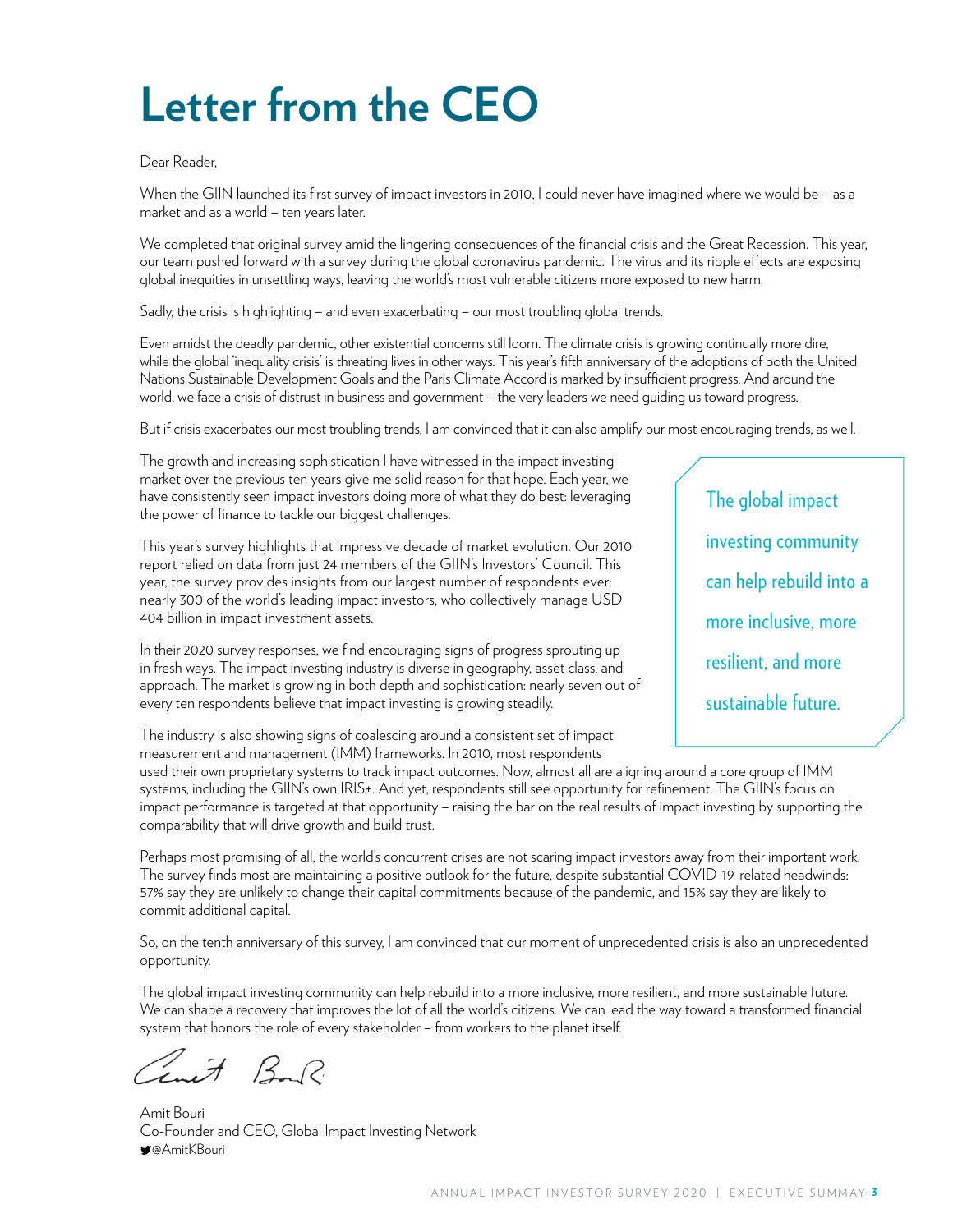## **Executive summary**

The 10<sup>th</sup> edition of the Global Impact Investing Network's (GIIN) Annual Impact Investor Survey reflects insights from 294 respondents that collectively manage USD 404 billion of impact investing assets. Respondents shared their investment activity for the year ending 2019 and their plans for 2020, their reflections on developments over the past decade, and their views of future challenges facing the market. The report also includes longitudinal analysis of 79 repeat respondents that completed both this year's survey and the 2016 survey (providing year-end 2015 data).

The survey data collection period (February to April 2020) coincidently took place as the novel coronavirus COVID-19 pandemic spread across the globe, the full consequences of which remain unclear. As the world wrestles with its response to and recovery from COVID-19, significant economic implications in every geography and sector appear likely. For this reason, following the close of data collection on April 5 2020, the GIIN additionally invited participating investors to share their reflections on the implications of COVID-19. Among respondents, 122 shared their perspectives on how COVID-19 might change their future allocations and risk assessments.

To place the Annual Survey's insights in the context of the broader impact investing market, this report updates the estimate of the size of the impact investing market, drawing on the market-sizing methodology, as part of the initial release in April 2019.<sup>1</sup> <mark>Based on</mark> a database of over 1,720 impact investors, this methodology estimates the size of the current market at USD 715 billion.

### KEY FINDINGS

- 1 THE IMPACT INVESTING INDUSTRY REMAINS DIVERSE.
- 2 IMPACT INVESTING HAS GROWN IN DEPTH AND SOPHISTICATION OVER TIME, in terms of:
	- Market evolution over the past decade;
	- Indicators of market growth over the past decade;
	- Motivations for making impact investments; and
	- Growth of realized gross returns and assets over time.
- 3 IMPACT MEASUREMENT AND MANAGEMENT PRACTICES HAVE MATURED, BUT OPPORTUNITIES FOR REFINEMENT REMAIN.

4 IMPACT INVESTORS HOLD A POSITIVE OUTLOOK FOR THE FUTURE, DESPITE HEADWINDS.

#### 1 THE IMPACT INVESTING INDUSTRY REMAINS DIVERSE

The respondent sample is diverse. Hailing from 46 countries, respondents are headquartered in both developed markets (DM, 77%) and in emerging markets (EM, 21%).<sup>3</sup> The focus of their investment activity is more balanced regardless of headquarter location. In terms of the geographic allocation of assets, 48% of respondents invest primarily in DMs while 43% are focused on investing in EMs. Approximately two-thirds (65%) of respondents are asset managers (either for profit or non-profit). Sixty-one percent of organizations in the sample are exclusively impact investors; the remainder (39%) additionally allocates a portion of their assets to impact-agnostic investments.<sup>3</sup>

<sup>1</sup> Abhilash Mudaliar and Hannah Dithrich, *[Sizing the Impact Investing Market](https://thegiin.org/research/publication/impinv-market-size)* (New York: The GIIN, 2019).

<sup>2</sup> The remaining 2% of respondents have no single headquarter location.

<sup>3</sup> 'Impact-agnostic investments' are investments that do not have an intention of a positive social or environmental impact and consequently do not seek to measure impact performance.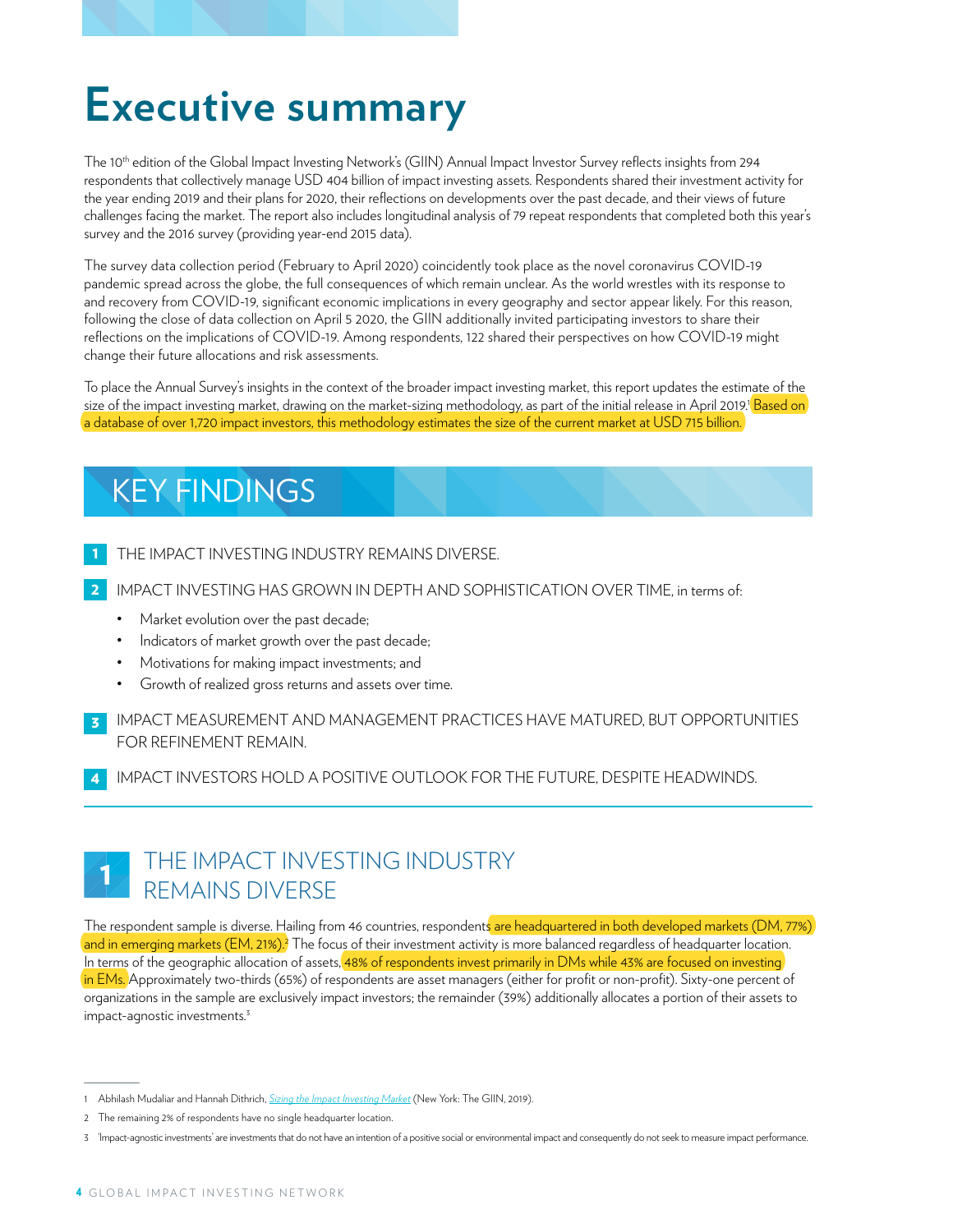Collectively, respondents to the survey manage USD 404 billion of impact investing assets,<sup>4</sup> but the median investor manages USD 89 million. The large amount of assets under management (AUM) is heavily skewed by three large outliers, which account for 45% of the sample's AUM. In fact, small investors - or those managing less than USD 100 million in impact investing assets – comprise 53% of the respondent sample. In terms of overall impact AUM, excluding outliers, 55% of impact investment assets are directed to developed markets while 40% are allocated to emerging markets. Including outliers, however, most capital (59%) is allocated to emerging markets, with sub-Saharan Africa (SSA) attracting the most assets (21%).

In another reflection of diversity, respondents allocate impact investing capital across asset classes. Excluding outliers, private debt accounts for 21% of respondent AUM, followed by public equity at 19%. Including outliers, private debt still attracts the highest capital allocation (34%). Although public equity attracts the second largest allocation of AUM, only 17% of the respondents in the sample utilize this asset class in their portfolio. This reflects the larger average size of investments in public equity compared to those in private debt and private equity.

In terms of specific investment activity for 2019, investors used the full gamut of asset classes, with private debt (37%), publicly traded debt (24%), and private equity (16%) attracting the most capital during 2019. These asset classes were also the most commonly used by number of transactions in 2019 – 61%, 16%, and 11% of transactions respectively, used private debt, publicly traded debt, and private equity.

Regarding how respondents set their impact performance goals, 60% target both social and environmental impact in their investments. There is broad use of the SDGs with 73% using this framework for at least one measurement and management purpose. Nearly threequarters of respondents to this year's survey target 'decent work and economic growth' (SDG 8). On average, respondents target eight different SDG-aligned impact themes, reflecting the diversity of their impact goals.

#### IMPACT INVESTING HAS GROWN IN DEPTH AND SOPHISTICATION OVER TIME 2

Impact investing is growing in depth of practice and sophistication of issues that investors already have and plan to address going forward. This is reflected in investors' perceptions of indicators of market growth and evolution over the past decade, their motivations to commit capital, and the nature of geographic and sector allocations over the past five years.

#### **Market evolution over the past decade**

A clear majority of respondents consider the impact investing market to be 'growing steadily' (69%, Figure i) with 21% describing the market as 'about to take off.' Notably, no respondents see the impact investing market 'declining.' When asked a similar question on the 2011 survey, 75% of respondents indicated then that the market was in its very early stages.<sup>5</sup>



*Source: GIIN, 2020 Annual Impact Investor Survey*

<sup>4</sup> Two respondents chose not to share their assets under management.

<sup>5</sup> Yasemin Saltuk, Amit Bouri, and Giselle Leung, *[Insight into the Impact Investment Market](https://thegiin.org/research/publication/insight-into-the-impact-investment-market)* (New York: J.P. Morgan and the GIIN, December 2011).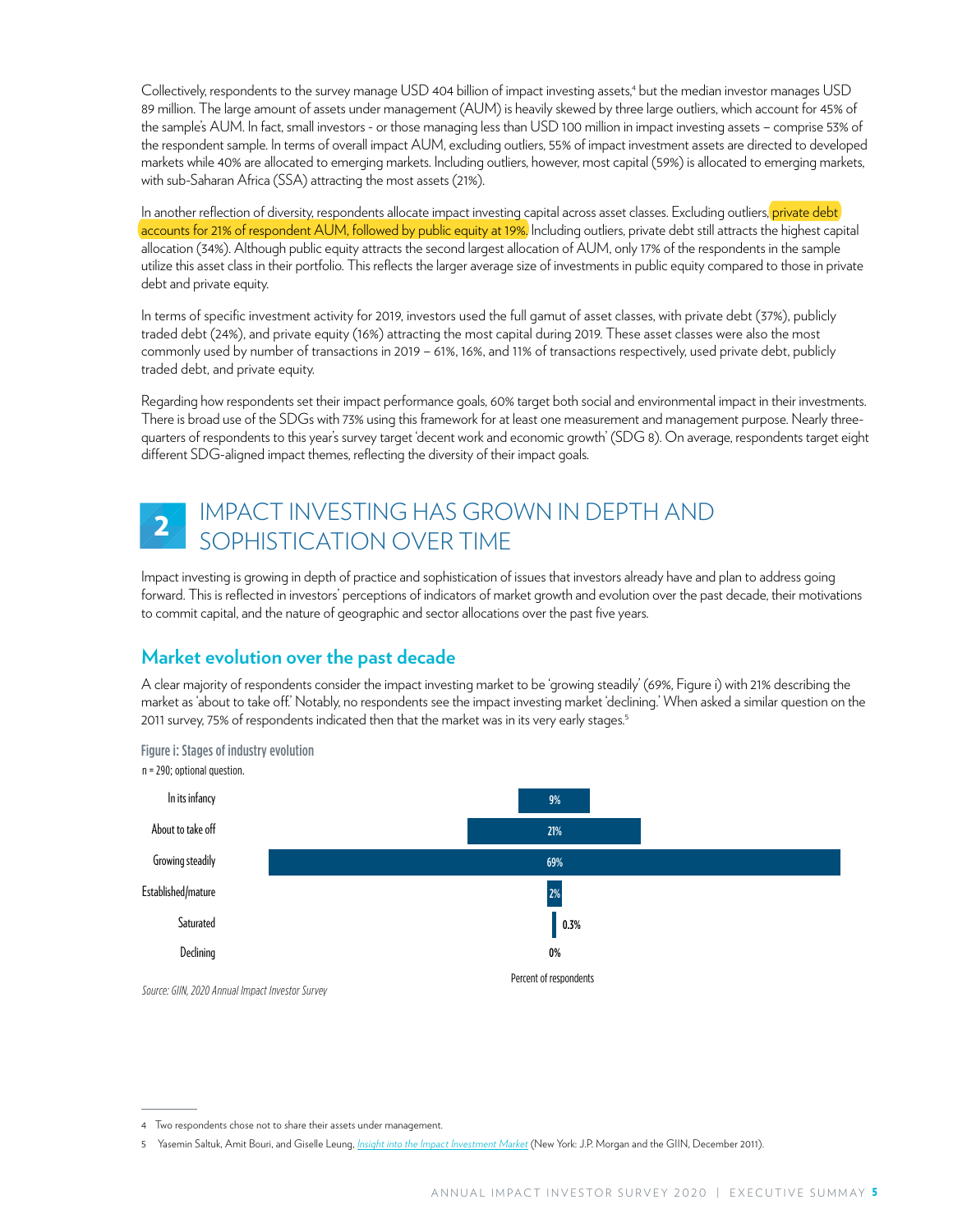#### **Indicators of market growth over the past decade**

Respondents reflected on several indicators of industry growth over the past ten years (Figure ii) citing that the greatest area of progress was in 'research on market activity, trends, performance, and practice' (42% see 'significant progress' made over the past decade). Additionally, many respondents believe that 'significant progress' has been made on the 'sophistication of impact measurement and management practice' and 'professionals with relevant skill sets' (39% and 32%, respectively).

#### Figure ii: Progress over the past decade on indicators of market growth

Number of respondents shown above each indicator; some respondents chose 'not sure / not applicable' and are not included. Ranked by percent selecting 'significant progress.'



*Source: GIIN, 2020 Annual Impact Investor Survey*

#### **Motivations for making impact investments**

Impact investors' motivations stand at the root of the industry's development. Unsurprisingly, the top three reasons for making impact investments all concern impact. Nearly all respondents (87%) consider both *'impact being central to their mission'* and 'their commitment as responsible investors' as 'very important' motivations. Furthermore, 81% believe that impact investing is an efficient way to achieve impact goals.

Interestingly, 70% of investors find the financial attractiveness of impact investing relative to other investment strategies at least somewhat important. Together with the fact that 88% of respondents report meeting or exceeding their financial expectations and over two–thirds of respondents (67%) seek risk-adjusted, market-rate returns for their assets, this finding may imply a shift from the increasingly outdated perception of an inherent tradeoff between impact and financial performance. The initial survey conducted a decade ago noted investor's expectation of a tradeoff. It also found wide variance in return expectations;<sup>6</sup> by contrast, respondents to this year's survey appear to have consolidated more strongly around risk-adjusted, market-rate returns but are satisfied with concessionary financial performance, if this is in line with what they target.

<sup>6</sup> Nick O'Donohoe, Christina Leijonhufvud, Yasemin Saltuk, Antony Bugg-Levine, and Margot Brandenburg, *[Impact Investments: An Emerging Asset Class](https://thegiin.org/assets/documents/Impact Investments an Emerging Asset Class2.pdf)* (New York: J.P. Morgan, The Rockefeller Foundation, and the GIIN, November 2010).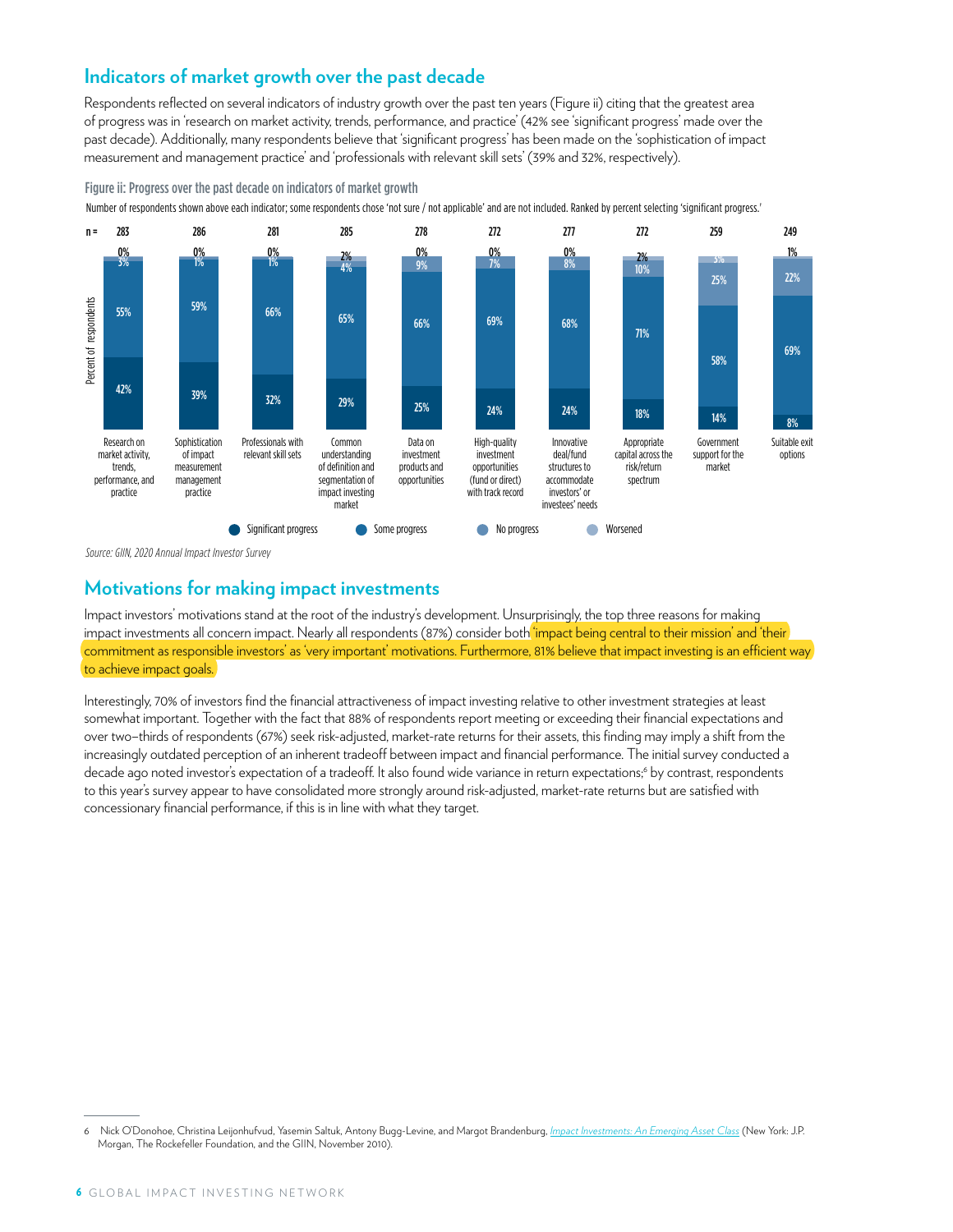#### **Growth of realized gross returns and assets over time**

Over time, impact investments across asset classes in private markets have generated strong realized returns.<sup>7</sup>



Number of respondents shown above each bar; year of first impact investment ranges from 1956 – 2019, with 2011 as the median year. Averages shown beside each diamond; error bars show +/- one standard deviation.



*Source: GIIN, 2020 Annual Impact Investor Survey*

Given the volatility of private equity as an asset class, returns on this instrument naturally have the greatest variance. As expected, marketrate investments generally performed better than their below-market-rate counterparts. Emerging market investments performed similarly to developed market investments across asset classes and had similar ranges of returns. Notably, half of respondents began impact investing either before or during past recessionary cycles and have retained reasonable performance. This track record may bode well for impact investors during the potential economic downturn they currently face.

Among repeat respondents to both this year's and the 2016 surveys (the latter reporting year-end 2015 data), aggregate impact AUM grew from USD 52 billion to USD 98 billion, at a compound annual growth rate (CAGR) of 17%.<sup>8</sup> The fastest-growing regions of investment were Western, Northern, and Southern Europe (WNS Europe) and East and Southeast Asia (SE Asia), which grew at 25% and 23% CAGR, respectively. Growing interest in SE Asia is also reflected in the full sample's investment plans, as over half of respondents (52%) plan to grow allocations to SE Asia over the next five years. The same share of respondents intends to increase their future allocations to Sub-Saharan Africa (SSA).

Table v: Changes in geographic allocations among repeat respondents (2015 – 2019) n = 79; figures in USD millions.

| Region            | 2015   | 2019   | <b>CAGR</b> |
|-------------------|--------|--------|-------------|
| <b>WNS Europe</b> | 6,365  | 15,318 | 25%         |
| East and SE Asia  | 4,080  | 9,385  | 23%         |
| <b>LAC</b>        | 6,216  | 13,167 | 21%         |
| U.S. & Canada     | 10,036 | 20,625 | 20%         |
| <b>MENA</b>       | 1,447  | 2,881  | 19%         |
| Oceania           | 1,915  | 3,419  | 16%         |
| South Asia        | 4,535  | 7,822  | 15%         |
| <b>EECA</b>       | 5,997  | 9,264  | 11%         |
| <b>SSA</b>        | 9,602  | 12,808 | 7%          |
| Other             | 1,625  | 2,793  | 15%         |
| Total             | 51,817 | 97,483 | 17%         |

Note: East and SE Asia were combined in the 2016 survey but disaggregated in the 2020 survey, so have been combined for this analysis. *Source: GIIN, 2020 Annual Impact Investor Survey*

<sup>7</sup> While respondents to the survey did share public market realized return data since inception, the sample sizes are too small to make meaningful inferences.

<sup>8</sup> Two large outliers within the sub-sample of repeat respondents skew this growth. CAGR excluding these two outliers (n=77) is 9% per annum.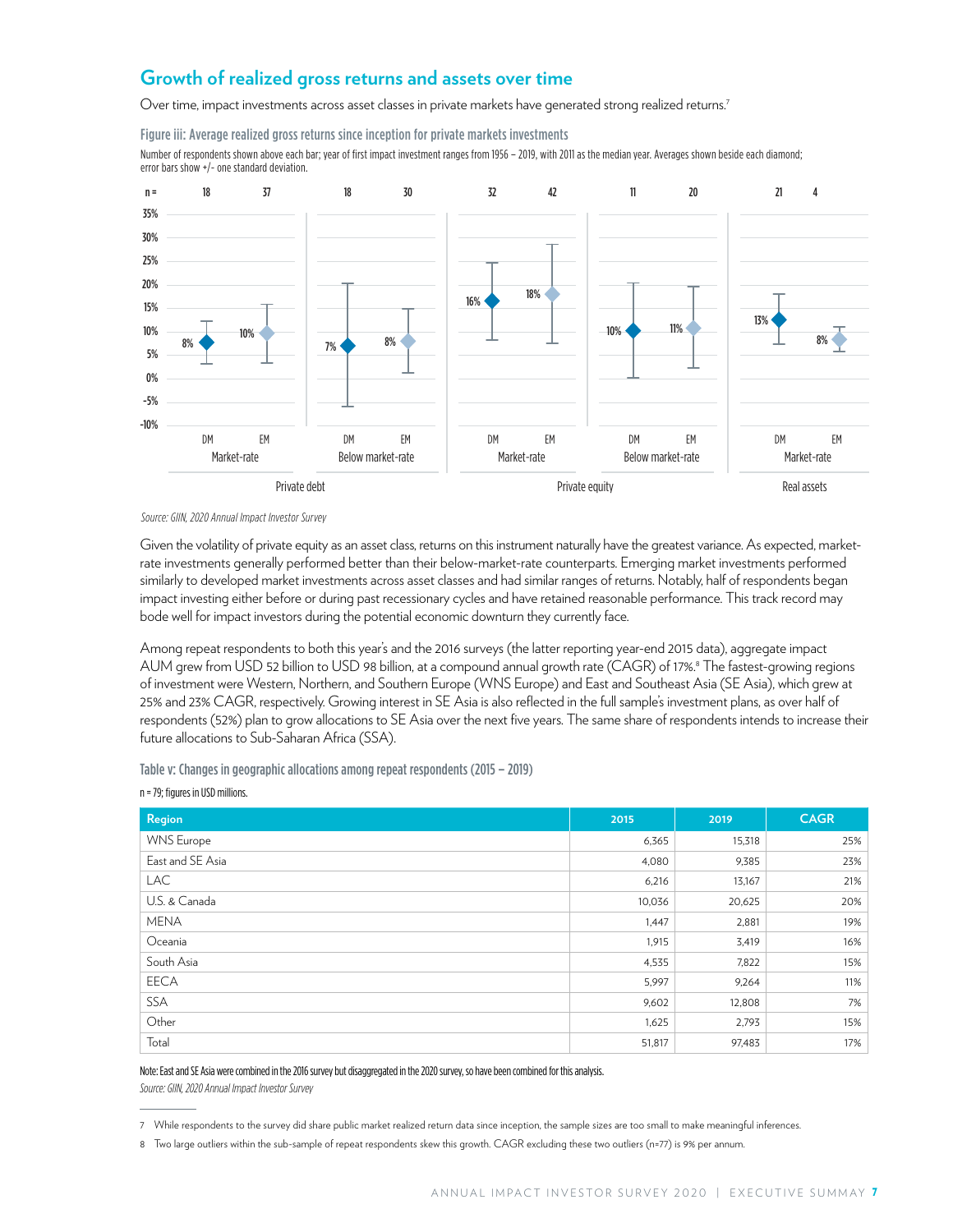By sector, repeat respondents grew their capital allocation most quickly to water, sanitation, and hygiene (WASH), at a CAGR of 33% from 2015 to 2019 and to financial services (excluding microfinance) at a CAGR of 30%. Half of respondents plan to increase the volume of capital allocated to WASH over the next five years.

While food and agriculture accounts for a relatively small proportion of AUM (9% excluding outliers), it is the most common sector for investment, with 57% of respondents having some allocation and the highest proportion of respondents (54%) planning to increase their allocations over the next five years. Healthcare is another common sector; almost half of respondents have some allocation to healthcare. Among repeat respondents, healthcare was the third-fastest-growing sector, and 51% of respondents plan to increase their capital allocations to healthcare over the next five years.

Table vi: Changes in sector allocations among repeat respondents (2015 – 2019)

n = 79; figures in USD millions.

| Sector                            | 2015   | 2019   | <b>CAGR</b> |
|-----------------------------------|--------|--------|-------------|
| WASH                              | 3,083  | 9,735  | 33%         |
| Fin services (excl. microfinance) | 5,667  | 16,432 | 30%         |
| Healthcare                        | 2,405  | 5,590  | 23%         |
| Food & ag                         | 3,746  | 8,284  | 22%         |
| Energy                            | 9,007  | 19,077 | 21%         |
| ICT                               | 1,198  | 2,058  | 14%         |
| Infrastructure                    | 1,144  | 1,818  | 12%         |
| Housing                           | 4,238  | 6,322  | 11%         |
| Microfinance                      | 9,525  | 13,439 | 9%          |
| Manufacturing                     | 1,667  | 1,356  | $-5%$       |
| Education                         | 1,695  | 1,257  | $-7%$       |
| Arts & culture                    | 142    | 52     | $-22%$      |
| Other                             | 8,298  | 12,063 | 10%         |
| Total                             | 51,817 | 97,483 | 17%         |

Note: The 2016 survey included a category for 'conservation,' which was not included in the 2020 survey, and the 2020 survey included a category for 'forestry & timber,' which was not available in the 2016 survey. Both categories have been combined with 'other' for this analysis.

*Source: GIIN, 2020 Annual Impact Investor Survey*

Yearly investment activity sheds light on how these overall AUM allocations translate to specific annual results. Respondents reported both the number of deals and the amount of capital deployed. During 2019, the full sample of respondents executed 9,807 transactions amounting to USD 47 billion in capital.<sup>9</sup> The activities of the 79 repeat respondents illustrate growth over a longer period: the number of impact investments made by this group grew 9% per year, from 4,885 investments made in 2015 to 7,014 in 2019, and their volume of capital invested grew by 12% per year, from USD 14 billion invested in 2015 to USD 22.5 billion in 2019.

Since inception, 99% of investors in the full sample have met their impact performance expectations. Even more impressively, as indicated above, 88% of respondents also met their financial return expectations.

#### IMPACT MEASUREMENT AND MANAGEMENT PRACTICES HAVE MATURED, BUT OPPORTUNITIES FOR REFINEMENT REMAIN 3

A cornerstone of impact investing is the ability to translate intention into impact results. Impact measurement and management (IMM) practices have evolved over the past decade and now reflect an increasingly strategic use of tools for different purposes at different stages of the IMM cycle. Despite their maturation, respondents still identify opportunities for greater development of these practices, especially concerning the comparison and verification of impact results.

In the first edition of the Annual Survey, 85% of respondents used their own proprietary IMM systems.<sup>10</sup> One decade later, 89% use external systems, tools and frameworks for IMM. The most commonly used IMM resources are the SDGs (73%), the IRIS Catalog of Metrics (46%), IRIS+ Core Metrics Sets (36%),<sup>11</sup> and the Impact Management Project's five dimensions of impact convention (32%).

<sup>9</sup> This figure excludes six outliers. Including these outliers, total capital invested was USD 79 billion through 23,029 investments. Figures also exclude nine organizations that did not report 2019 investment activity.

<sup>10</sup> Nick O'Donohoe, Christina Leijonhufvud, Yasemin Saltuk, Antony Bugg-Levine, and Margot Brandenburg, *[Impact Investments: An Emerging Asset Class](https://thegiin.org/assets/documents/Impact Investments an Emerging Asset Class2.pdf)* (New York: J.P. Morgan, The Rockefeller Foundation, and the GIIN, November 2010).

<sup>11</sup> IRIS+ Core Metrics Sets are short lists of evidence and best practice-based sets of IRIS metrics, by impact theme. About one-third of respondents indicated using both the IRIS Catalog of Metrics and IRIS+ Core Metrics Sets. See more: <https://iris.thegiin.org/>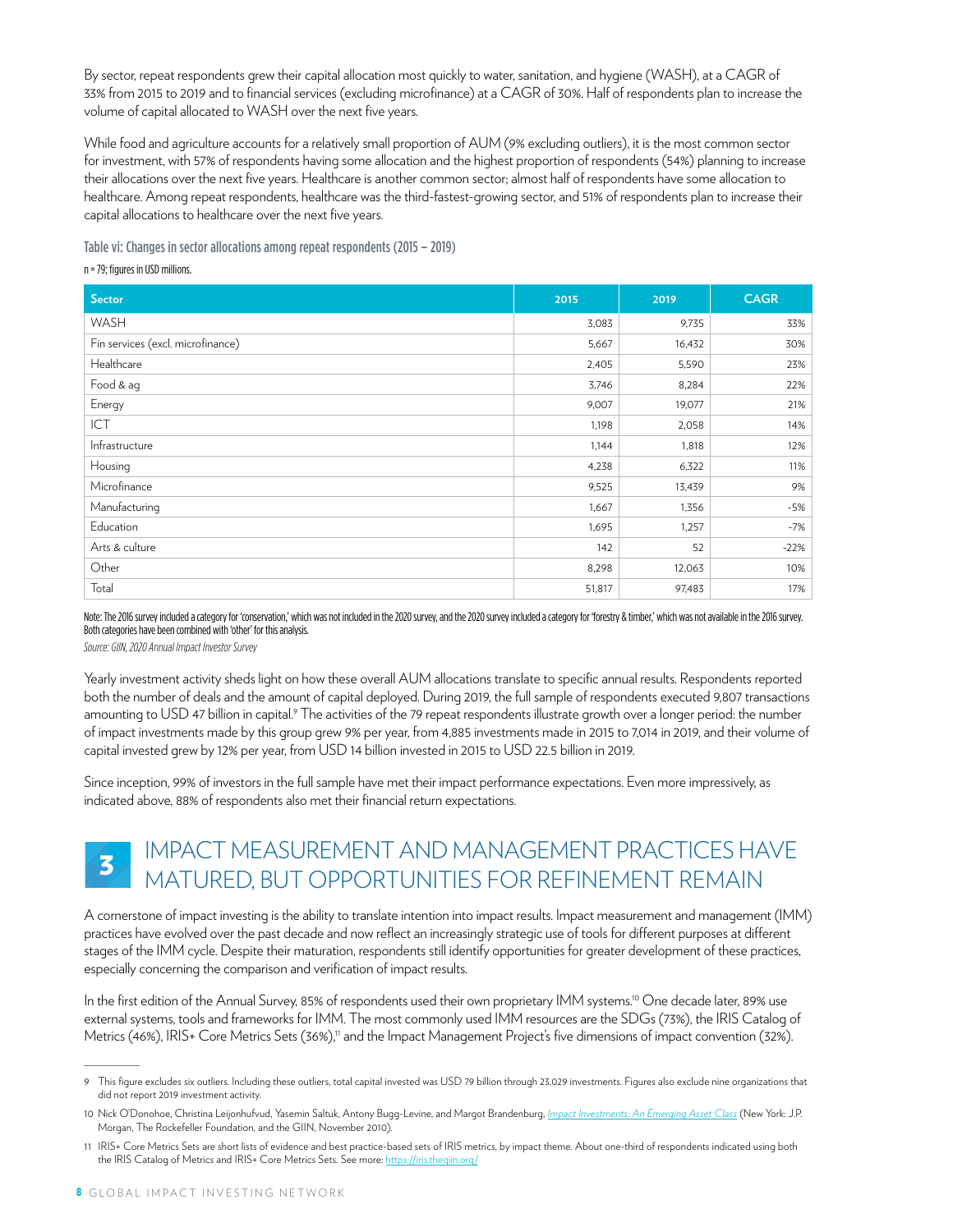Coalescence around the SDGs in particular, as well as IRIS, IRIS+, and the IMP, has meant that approaches to IMM are now becoming more standardized. Consequently, the smallest share of respondents (20%) anticipates 'fragmentation of IMM approaches' to remain among the challenges facing the market over the next five years.

Impact investors use IMM frameworks, tools, and systems for several primary purposes: to set impact objectives; measure their impact performance; and report on their impact results. The average investor uses at least three such resources (frameworks, tools, and systems) to fulfill these complementary purposes. The SDGs are used most across all purposes, whereas IRIS and IRIS+ are mainly used to measure and report on impact (Figure iv).

Figure iv: Use of tools, frameworks, and systems, by purpose n = 294; respondents could select multiple answer options for each purpose.



*Source: GIIN, 2020 Annual Impact Investor Survey*

Compared to when they first started making impact investments, 88% of respondents believe they have increased the rigor of their IMM practices. Nevertheless, impact investors describe a range of challenges they expect to face over the next five years that could be addressed by further development of IMM practices.

Concerns about impact washing (66%) loom largest, followed less acutely by the market's 'inability to demonstrate impact results' (35%) and the 'inability to compare impact results with peers' (34%). Notably, the GIIN's recently published report *The State of Impact Measurement and Management Practice*, also highlighted comparing and validating impact results as the most significant challenge impact investors face.<sup>12</sup>

While 39% of respondents cited 'sophistication of impact measurement and management practice' as an area of 'significant progress' over the past decade, 48% indicated the same area as a 'significant challenge' for impacting investing over the next five years.

Comparability and validation of impact performance can address investor's concerns regarding impact washing. Nearly a quarter of respondents (23%) do not yet compare their impact performance with industry peers and 39% do not independently verify their impact performance, compared to when they first started making impact investments. Thus, opportunities remain to refine IMM practices in these areas, building upon the progress made to date.

Several notable initiatives are afoot to address these concerns, including the International Finance Corporation's Operating Principles for Impact Management which, among other principles, require verification. The GIIN's Impact Performance Studies and the Impact Weighted Accounts initiative out of Harvard Business School are both developing working methodologies to interpret and compare impact results.

#### IMPACT INVESTORS HOLD A POSITIVE OUTLOOK FOR THE FUTURE, DESPITE HEADWINDS 4

Investors were asked to identify financial and impact risks to their portfolios. While current risks are useful to consider, the prospect of a changing risk profile for impact investors cannot be ignored. This report considers risks in the context of forward-looking financial and impact performance expectations against the backdrop of a fast-changing macro environment due to the COVID-19 pandemic. Investors remain relatively positive about their prospective performance despite the effects of the pandemic, sharing cautious optimism as they continue to forge ahead with priorities identified in the GIIN's *Roadmap for the Future of Impact Investing: Reshaping Financial Markets.*<sup>13</sup>

13 Amit Bouri, Abhilash Mudaliar, Hannah Schiff, Rachel Bass, and Hannah Dithrich, *[Roadmap for the Future of Impact Investing: Reshaping Financial Markets](https://thegiin.org/research/publication/giin-roadmap)* (New York: The GIIN, March 2018).

<sup>12</sup> Rachel Bass, Hannah Dithrich, Sophia Sunderji, and Noshin Nova, *[The State of Impact Measurement and Management Practice, 2nd ed.](https://thegiin.org/research/publication/imm-survey-second-edition)* (New York: The GIIN, January 2020).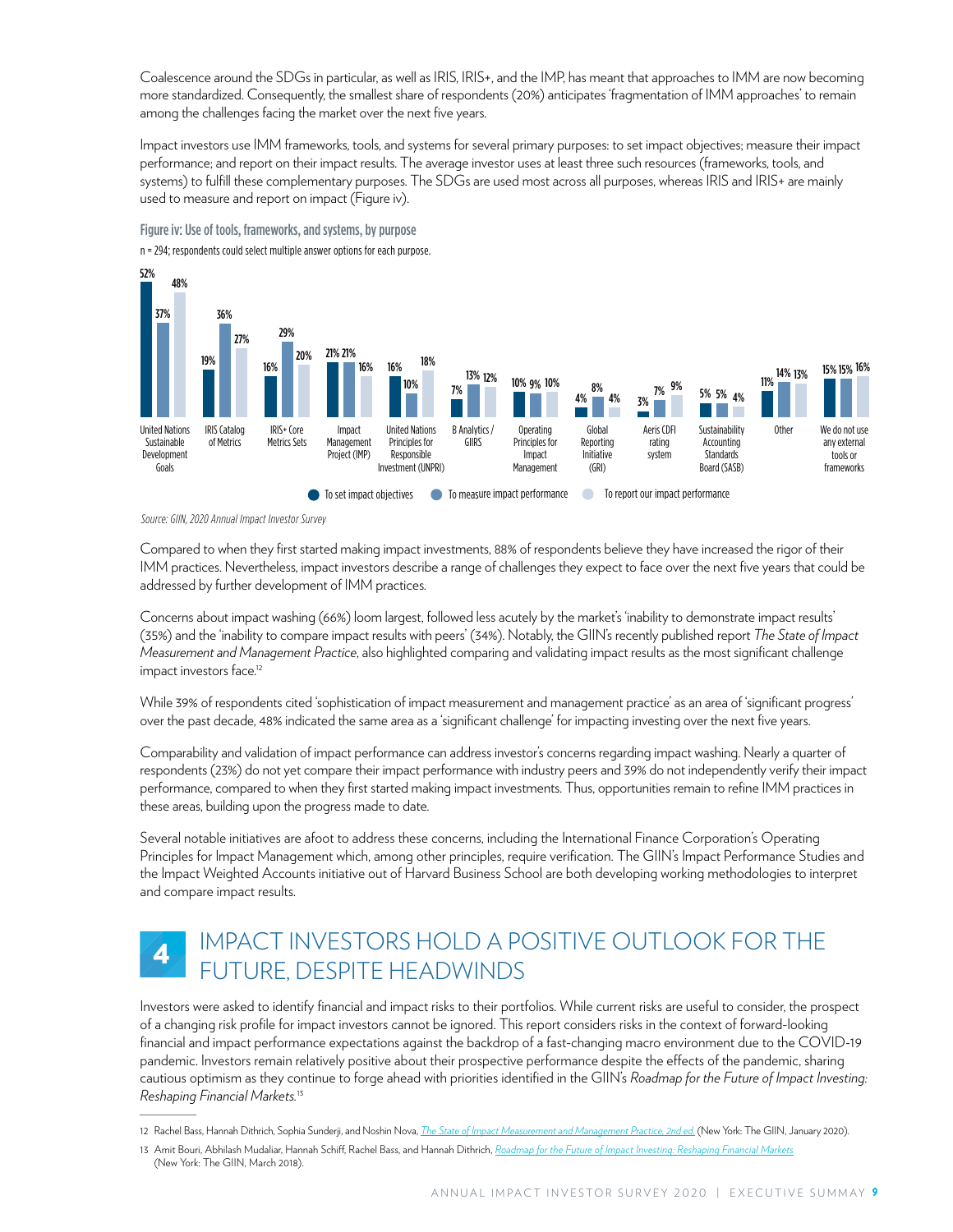In terms of financial risk, the largest share of investors stated 'business model and execution risk' (77%), and 'liquidity and exit risk' (68%) as at least moderate risks facing their portfolios. Furthermore, over a third of investors consider 'country and currency risk' and 'macroeconomic risk' to be severe.

Interestingly, 13% of investors primarily allocating capital to WNS Europe reported severe macroeconomic risk, compared to just 4% of U.S. & Canada-focused investors. Because some respondents specifically noted COVID-19 and a general recessionary outlook, this contrast between two major economic blocks may reflect the difference in timing of the pandemic's full severity between Europe and North America over the data collection period.

Investors are more relaxed about the impact risks they foresee affecting their portfolios with far fewer impact-associated risks cited as 'severe.' Nearly two-thirds of respondents cited at least moderate execution risk (the likelihood activities are not delivered as planned and do not result in the target outcomes), while 61% of investors perceive at least moderate levels of external risk (the probability that external factors disrupt an investor's ability to deliver the expected impact).

Uncertainty is inevitable in the face of a significant global event like COVID-19; as such, respondents to an additional questionnaire concerning plans in light of the global pandemic (n=122) reflect varying approaches. Most respondents (57%) indicated that they are 'unlikely' to change the volume of capital they had planned to commit to impact investments in 2020. While 20% are at least 'somewhat likely' to commit less capital than they had planned, 15% say they will 'likely' commit more capital than planned. Sixty-three percent of respondents who shared insights on how COVID-19 might affect their work are 'unlikely' to change their SDG-aligned impact themes over the next five years.

The historically positive expectations for financial and impact performance reflected by investors' responses for the period as of yearend 2019 - referenced above - may not prevail given the current macro context. The follow-up survey found that as COVID-19 spread, respondents' perceptions of market stability and performance expectations shifted. Almost half of respondents to the COVID-19 questionnaire (46%) expect their portfolios to underperform relative to their financial expectations, while 34% expect performance in line with expectations. By contrast, only 16% of investors expect to underperform in terms of impact, while 18% expect outperformance relative to impact expectations.

While 41% of respondents to the COVID-19 sub-survey believe that overall risk severity has 'very likely' changed because of COVID-19, just 13% believe that the severity of impact risk has 'very likely' changed as a consequence of the pandemic.

Respondents' narrative comments suggest that, in general, impact investors are responding to this crisis with flexibility and resolve. They are mitigating the potential for defaults by renegotiating loan terms, investing more funds to support their investments, and exercising patience to still realize their performance expectations over the longer term. Some further comment that, especially at this time, impact investors are well-placed to support the underserved, recognizing the extent to which marginalized communities are most negatively affected by the COVID-19 pandemic.

In these respects, then, impact investors hold fast to one of the industry's core characteristics, the principle of contributing to the development of the field. The Annual Survey asks how investors intend to contribute to the sector over the next five years in light of the GIIN's Roadmap for the Future of Impact Investing: Reshaping Financial Markets, which presents a vision for more inclusive and sustainable financial markets and articulates a plan for impact investing to lead progress toward this future.<sup>14</sup> Respondents to this survey intend to contribute across all six action areas,<sup>15</sup> with particular focus on 'Identity,' 'Education & Training,' and 'Policy and Regulation.' Specifically, most respondents plan to contribute by 'sharing best practices for reporting and IMM' (65%), 'supporting the development of businesses focused on impact' (52%), and 'creating an environment conducive to impact investing' (51%).

If translated into action, investors' plans augur well for growth and maturation of impact investing practice and activity, despite the current headwinds.

<sup>14</sup> Amit Bouri, Abhilash Mudaliar, Hannah Schiff, Rachel Bass, and Hannah Dithrich, *[Roadmap for the Future of Impact Investing: Reshaping Financial Markets](https://thegiin.org/research/publication/giin-roadmap)* (New York: The GIIN, March 2018).

<sup>15</sup> The six areas of action set out in the Roadmap are: (1) Strengthen the identity of impact investing by establishing clear principles and standards for practice; (2) Change the paradigm that governs investment behavior and expectations about the responsibility of finance in society via asset owner leadership and updated finance theory; (3) Design tools and services that support the incorporation of impact into the routine analysis, allocation, and deal-making activities of investors; (4) Develop products suited to the needs and preferences of the full spectrum of investors, from retail to institutional and of various types of investees; (5) Increase supply of trained investment professionals and pipeline of investment-ready enterprises through targeted professional education; and (6) Introduce policies and regulation that both remove barriers and incentivize impact investments.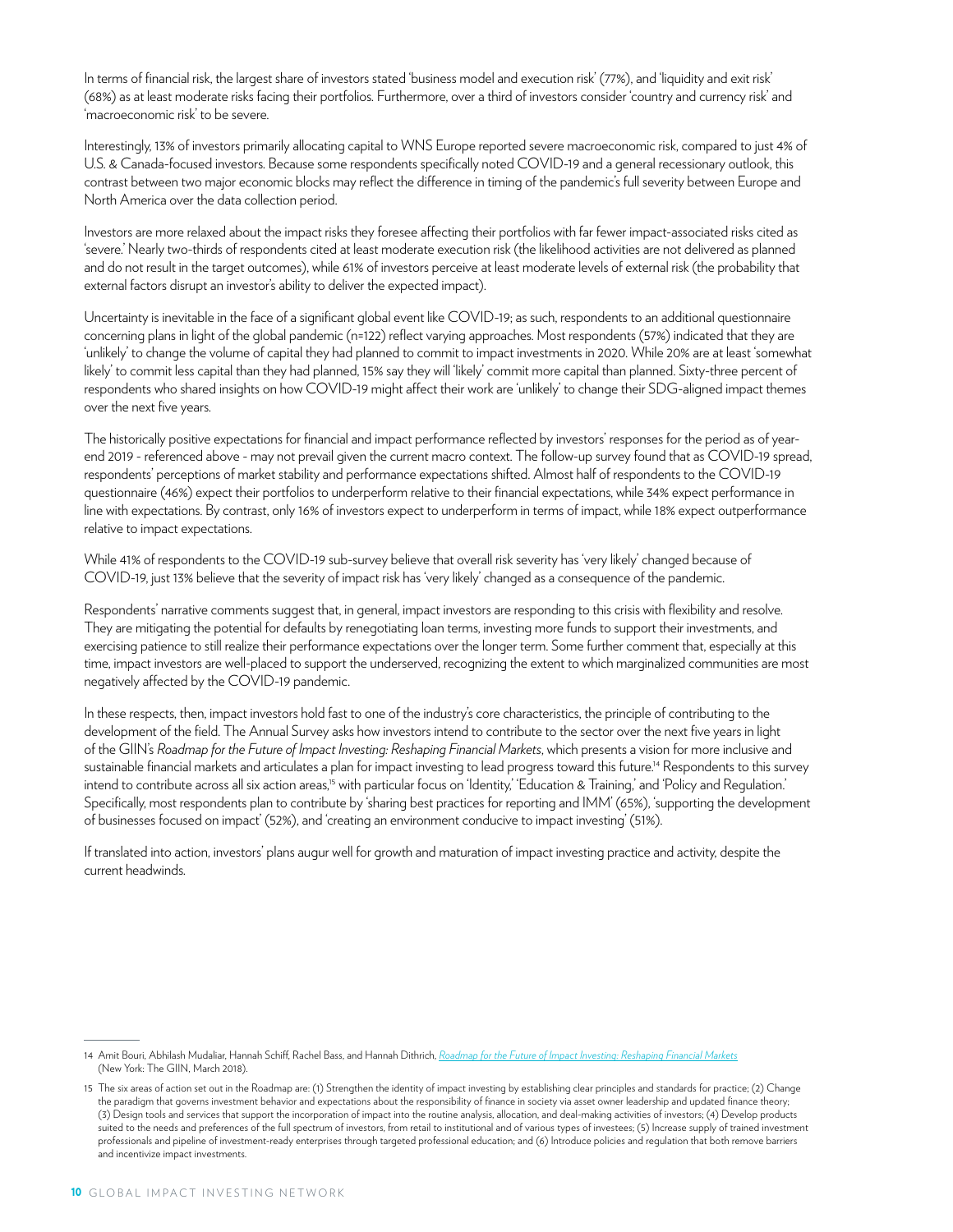## About the Global Impact Investing Network

This report is a publication of the Global Impact Investing Network (GIIN), the leading global champion of impact investing, dedicated to increasing the scale and effectiveness of impact investing around the world. The GIIN builds critical market infrastructure and supports activities, education, and research that help accelerate the development of a coherent impact investing indus

#### **Interactive data**

Interact with the data yourself: analyze custom cuts of data using our interactive data feature at **<https://thegiin.org/research/publication/impinv-survey-2020>**

The GIIN conducts research to provide data and insights on the impact investing market and to highlight examples of effective practice.

#### [thegiin.org/research](https://thegiin.org/research)

#### **Research Impact Measurement and Management (IMM)**

The GIIN provides tools, guidance, trainings, and resources to help investors identify metrics and integrate impact considerations into investment management.

[thegiin.org/imm](https://thegiin.org/imm)

#### **Membership**

GIIN Membership provides access to a diverse global community of organizations interested in deepening their engagement with the impact investment industry.

#### [thegiin.org/membership](https://thegiin.org/membership/)

#### **Initiative for Institutional Impact Investment**

The GIIN Initiative for Institutional Impact Investment supports institutional asset owners seeking to enter, or deepen their engagement with, the impact investing market, by providing educational resources, performance research, and a vibrant community of practice.

thegiin.org/giin-initiative-for[institutional-impact-investment](https://thegiin.org/giin-initiative-for-institutional-impact-investment)

#### **Roadmap for the Future of Impact Investing**

Interested in helping to build the field of impact investing? The GIIN's *Roadmap for the Future of Impact Investing: Reshaping Financial Markets* presents a vision for more inclusive and sustainable financial markets and articulates a plan for impact investing to lead progress toward this future. To download the Roadmap and find more information about opportunities to get involved, visit **[roadmap.thegiin.org](https://roadmap.thegiin.org)**